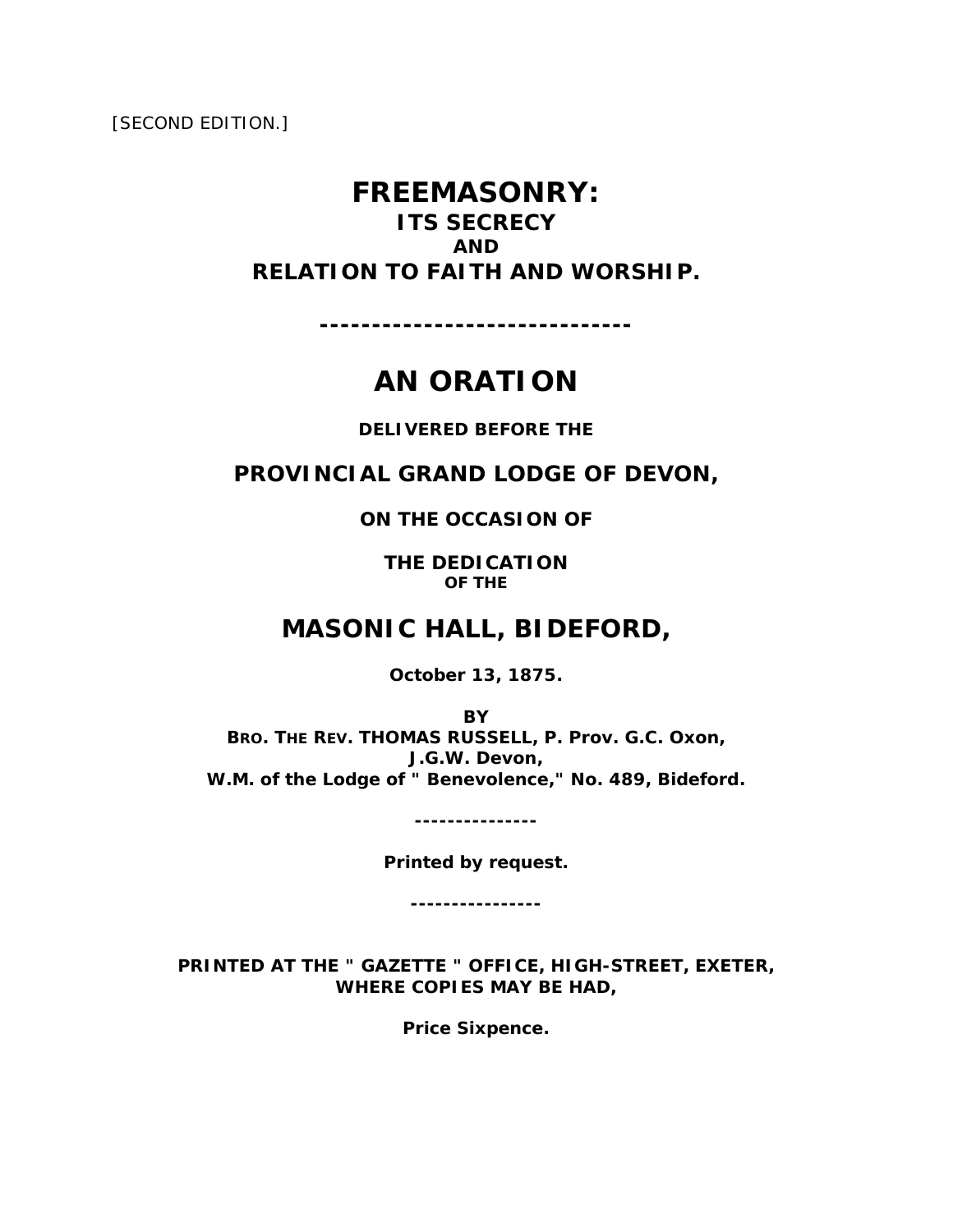DEDICATED, BY PERMISSION, TO THE RIGHT WORSHIPFUL BRO. THE REV. J. HUYSHE, P.G.C., &C., &C.,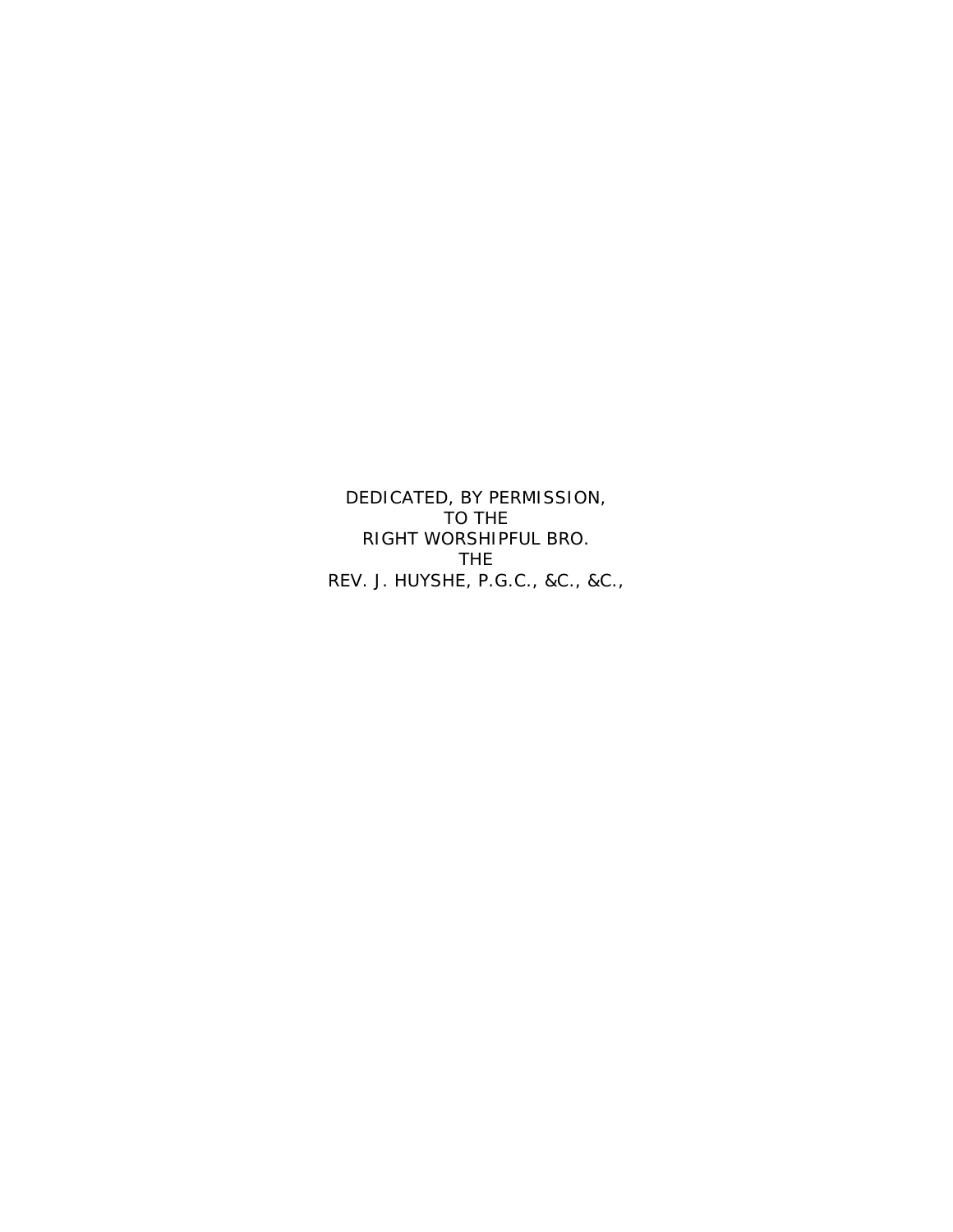## **AN ORATION, &C.**

RIGHT WORSHIPFUL PROVINCIAL GRAND MASTER :-

IT is now my high privilege and most pleasing duty to request you, in the name of the Past Masters, Officers, and Brethren of the Lodge of Benevolence, to dedicate this hall in which we are assembled to the purposes of Ancient Freemasonry, agreeably to ancient form. And, while making this request, I desire also, in my own name and that of my Brethren, to offer our most grateful thanks to the G.A.O.T.U. for having thus far prospered our Masonic labours during the past eighteen months. Your prayers, Right Worshipful Sir, and those of the Brethren present, will be joined with ours that we may yet go on and prosper, and that our noble Craft may find a not unworthy home within these walls. And next we have to thank you, Right Worshipful Sir, and our Brethren of the Provincial Grand Lodge, for having come, at no little personal inconvenience, to express your sympathy with us on this auspicious occasion, and to increase our joy by sharing it with us.

Sir, if I have read the principles of Freemasonry aright, this very gathering of today is a proof of the soundness of those principles, and their vitality amongst us. For it is no selfish pleasure that has drawn together so many Brethren of the Craft, but rather, I hope and believe, a sincere desire to congratulate us, who are in some sense an infant Lodge - an infant Lodge by force of untoward circumstances, though somewhat old in years - on the fair prospect of Masonic work and Masonic usefulness that has so happily opened out before us. This and other similar gatherings go far to prove that we all recognise the fact that Masonry was ordained (among other noble purposes) for the mutual society, help, and comfort that one Lodge ought to have of another, both in prosperity and adversity.

Permit me, Right Worshipful Sir, to draw the attention of the excellent Brethren who are with us to-day to some features in the position of Freemasonry at the present time which I believe to have great claims on our consideration. Sir, the last few years have witnessed a great accession to our strength; not only are men pressing into our ranks in increasing numbers, not only are new Lodges being consecrated at home, and in our great Indian and Colonial possessions, but other lands - I was going to say foreign lands, but foreigner is a word unknown to our Masonic vocabulary - other and far distant lands are stretching out the right hand of friendship to our institutions. While, therefore, men are everywhere pressing into our Order in numbers hitherto unknown, it ought not to be a matter of surprise to us if those who, either from ignorance or from prejudice, have always looked coldly on us, should now manifest an animosity far exceeding in bitterness their former dislike; while others, not altogether unfriendly, should be challenging our position, and asking us for an explanation of those points in our constitution which appear to them of an injurious or doubtful tendency.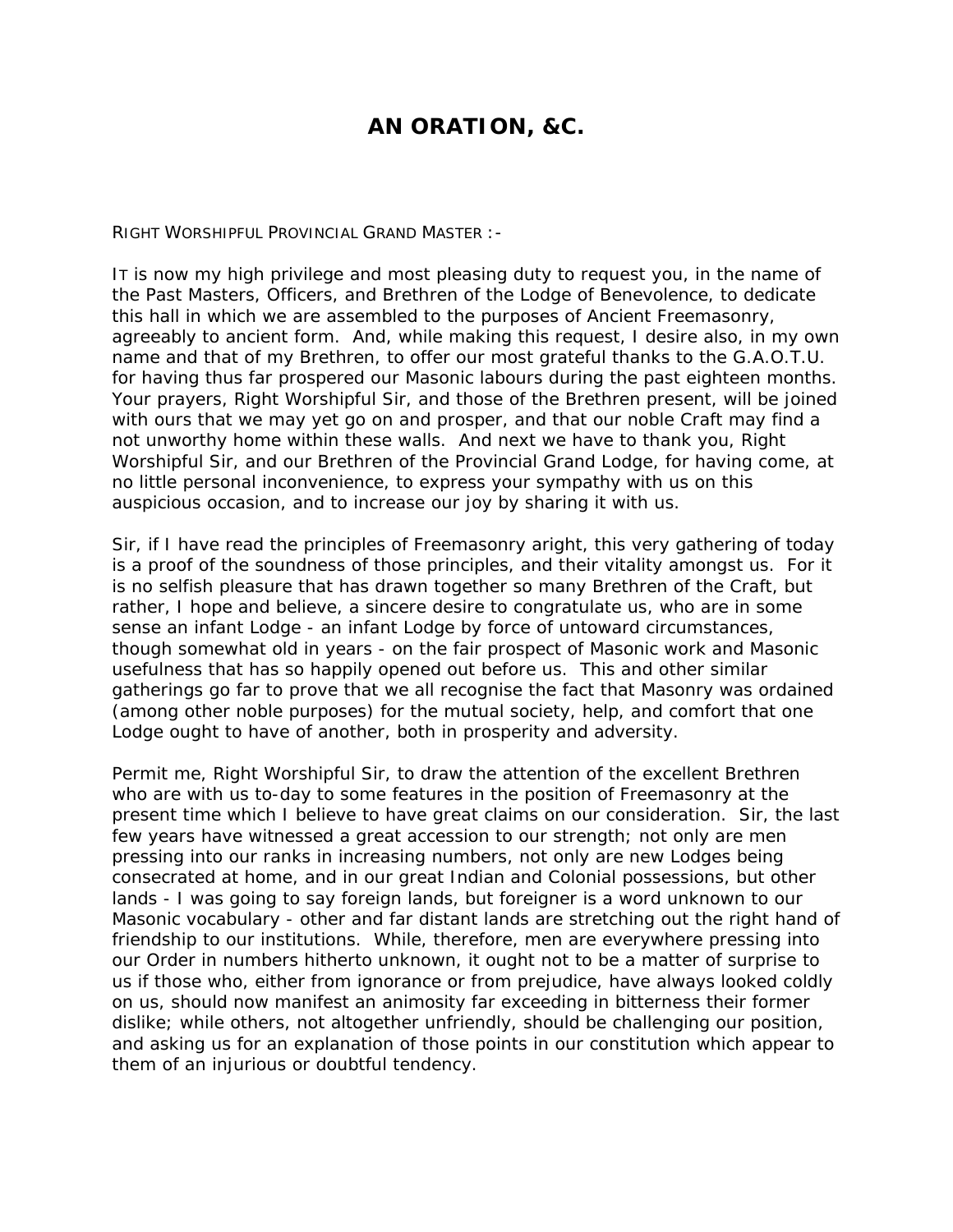These objections brought against our Order revolve, for the most part, round two points in our system, viz., its Secrecy, and its position with regard to Religious Faith and Worship. And, Right Worshipful Sir, it seems to me that these objections are not answered, nor these difficulties, where they exist, removed, by pointing to our vast and widely-extended charities, noble as they are; to the mutual goodwill and brotherly love which exist among us; or the loyalty invariably displayed by the Craft to the person of the Queen and the Institutions of the Country. These, Sir, are the ornaments - the buttresses, if you will - of Freemasonry, but not its foundation. Granted that the foundation of the edifice is secure, we may well call on the bystander to admire the noble expanse of roof, the unity of the clustering columns, or the stories of loyalty and devotion told in the richly painted oriel ; but who would care to admire pinnacle, or roof, or buttress, if the foundation on which the whole fabric depends for its security and stability be unstable and insecure? And these two questions - our Secrecy and our relations to Religious Truth - do lie, in my humble opinion, at the very root and foundation of our entire system. To the Brethren of our Order who have imbibed something of its true spirit and esoteric teaching, these things present no difficulty; our difficulty lies not in satisfying ourselves as to the truth and soundness of our principles, but in explaining those principles to the "popular and uninstructed world who are not Masons."

Suffer me, therefore, Right Worshipful Sir, to address myself to these two points briefly, for I must not detain you long from the ceremony now awaiting its solemn performance at our hands - but yet with sufficient fullness to suggest to Brethren of greater power and more knowledge than myself thoughts which, so far as they are of any value, they may work out more completely at some future time. One objection, then, urged against us is this: "That we are a secret society." Granted. But, Sir, if you will pardon me for using an expression which has almost passed into the region of slang, there are secret societies and secret societies.

There are societies - in happy England we know not of their existence - whose *objects* are secret because they will not bear exposure to the light of day; because those objects, being aimed either against the peace and good order of society, or against the laws and established polity of the country, are in themselves reprehensible, and therefore must needs be kept in obscurity. Of such secret societies. I need hardly say, Freemasonry knows nothing; with such, Masonry has nothing in common, nay more, by the very spirit of our obligations, and even the letter of our first Masonic instructions, we are bound to repudiate all sympathy with them.

It may be that in other times and in other countries, men belonging to the Masonic body - persecuted by their political opponents, and driven to desperation by an odious system of police - have availed themselves of their Masonic privileges to hold illegal meetings and therein to plot against the State; I say it may have been so: but this is not Freemasonry, it is rather a violation of our entire constitution, a prostitution of our whole system, an utter negation of our every principle of action; and it is no less an act of injustice to attempt to fasten on Freemasonry, as a system, such a violation of its whole teaching, than it is to fling the Gunpowder Plot or the Massacre of S. Bartholomew into the face of every member of the religious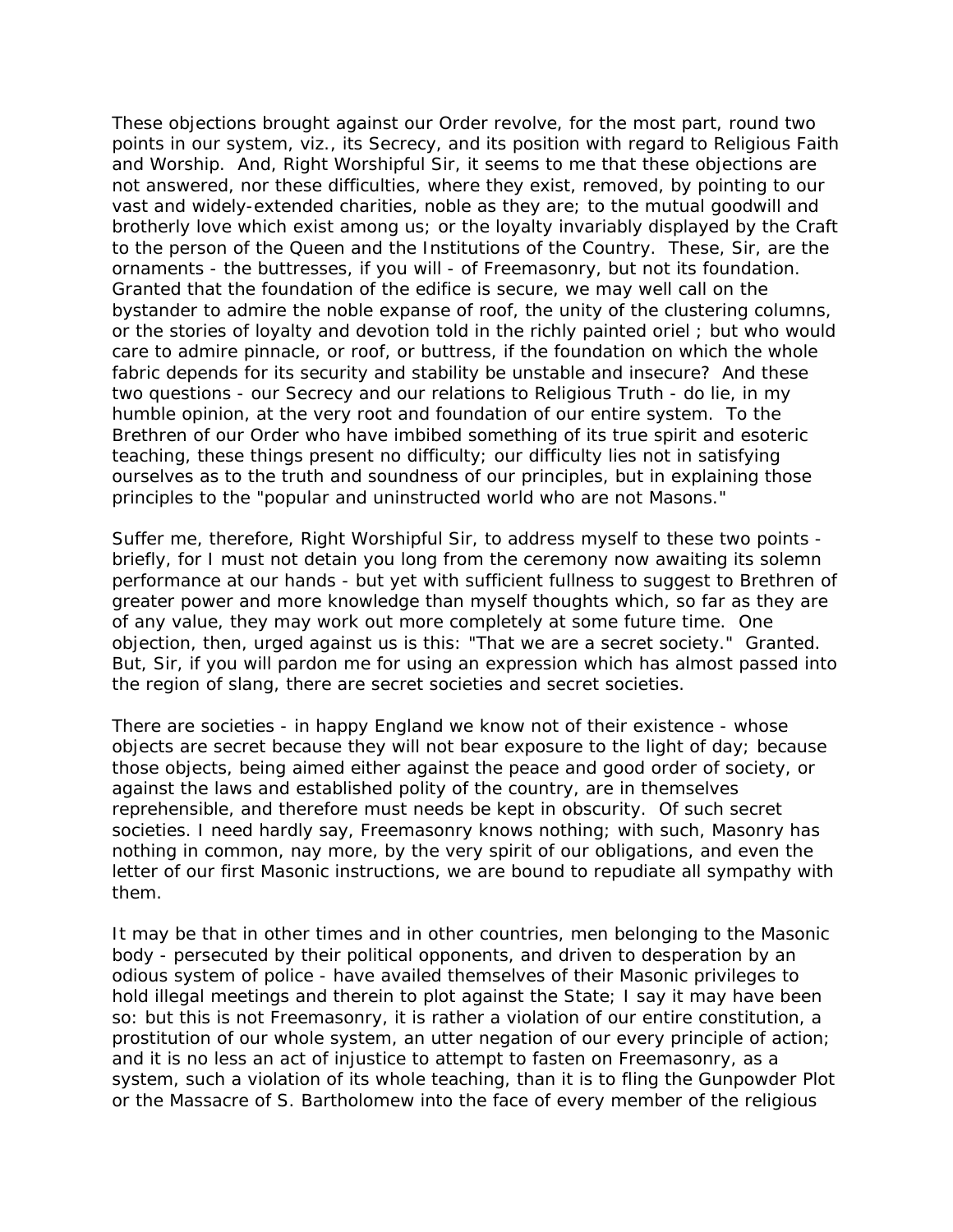community in whose names such crimes were perpetrated. *Our* objects, sir, are no secret. The veriest tyro in the Craft will say that Masonry has for its object the cultivation of piety - a piety founded on the teaching of God's holy law, and morality - a morality founded on the great principles of brotherly love, relief, and truth. If, Sir, in evil times, these great objects and principles of our Craft have become obscured or even lost sight of, it is a source of deep regret, but the principles are there nevertheless, embodied in our lectures, and enshrined in our ritual; and the mirror needs but to be cleansed, the spots of dust and accretions of rust removed, and once again its face will be bright with reflected rays - rays of light emanating from the Author and Teacher of all good. In evil and corrupt times the noblest institutions become corrupted, and if religious societies, whose members believe them to possess a more than human origin, are found to obey this general law, it would indeed be a mighty marvel if Freemasonry, which boasts only a human origin, though shrouded in the darkness of the highest antiquity, should escape its operations. It matters not much to us Masons of the present day if it be urged that these great and divine principles have been, in times past, too much lost sight of; we need not be careful to answer the accusation; be it ours rather to labour in our own generation and hand down our principles and our institutions brighter, purer, and more unsullied than our forefathers in the Craft (even if the charge be true) bequeathed them to ourselves.

So far, then, as our objects are concerned we are no secret society. And this fact is acknowledged by the law of the land to this extent, that Freemasons are specially exempted from the laws passed in troublous times for the suppression of secret societies. In point of fact the State of England holds the loyalty and patriotism of Masons to be so indisputable that she requires a list of the members of each Lodge to be returned every year to the Clerks of the Peace, and that very return releases the men therein named from the penalties of the law to which I have referred. Thus, Sir, the whole question at issue lies in a nutshell. A foreign voice which Church and State alike have, for the past three-hundred years, declared to have no jurisdiction in this Realm of England, condemns Masonry because it is a secret society; the laws of England especially, and by name, exempt us from the laws affecting such societies. I do not think, therefore, that Englishmen need, for a moment, hesitate to declare which of these two conflicting voices demands their attention and allegiance.

But, sir, we possess secrets, many great and valuable secrets, as dear to us as life itself. And in what do these secrets consist? We all, from the Heir Apparent to the Throne of this mighty empire – may the G.A.O.T.U. grant him a prosperous voyage and a happy return! - to the humblest Master Mason amongst us, have entered Masonry by the same narrow gate. The solemnity of that time-a solemnity increasing in intensity the further we advanced-the remembrance of those hours, can never fade from our minds while Memory retains her seat, and by these memories we are bound together by an indissoluble chain of the deepest associations. Truly, sir, a secret bond such as this needs no apology, for similar bonds lie at the root of our purest affections, and permeate every link in the chain of our social life. What, sir, let me ask, constitutes the real bond of union between man and wife? not the marriage service only, or the wedding ring, but the hidden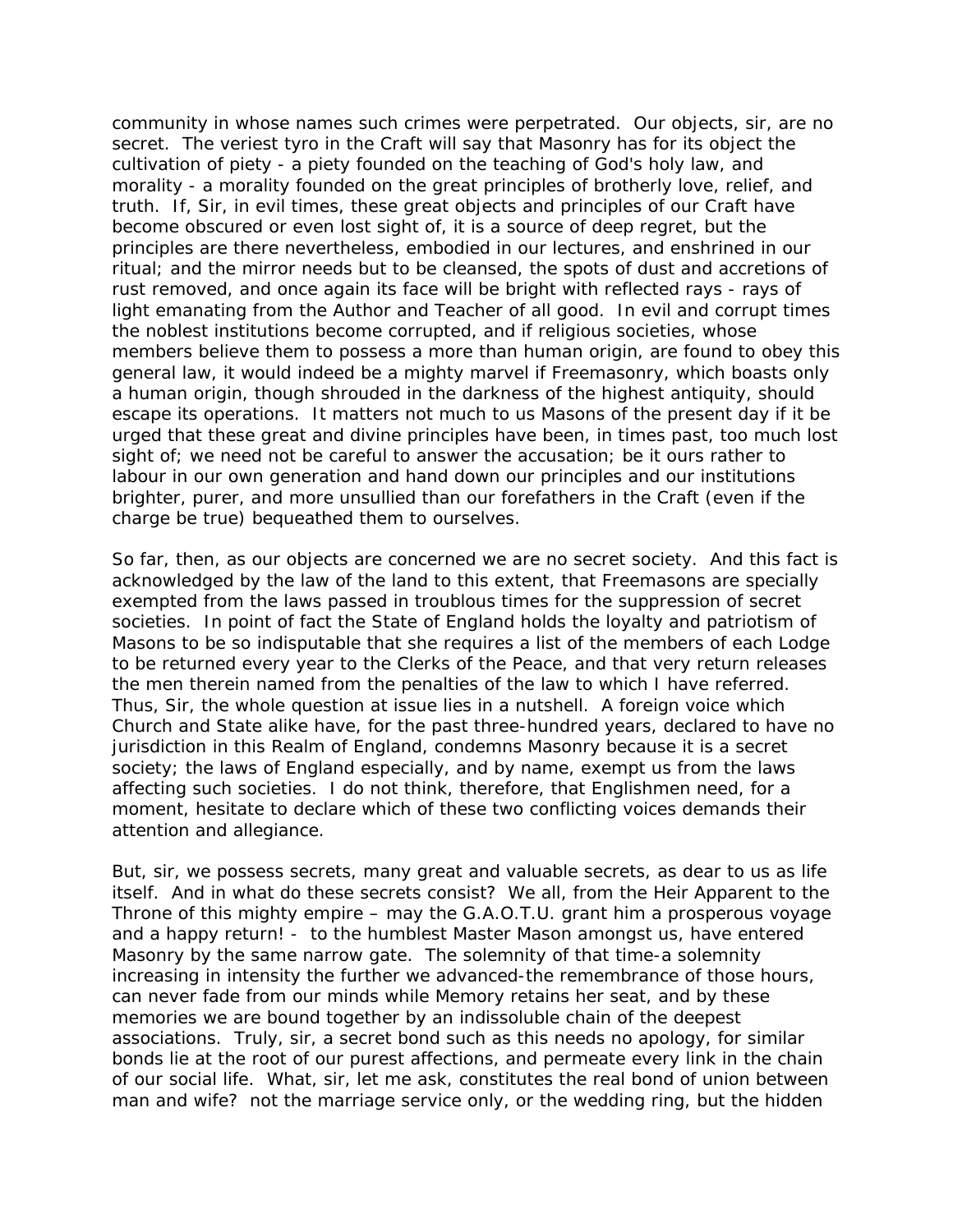life to which these were but the outward entrance; the thousand-and-one sweet secrets, begotten only by years of sympathy, of joy and sorrow borne hand in hand; so that while their hearts know their own bitterness, yet no stranger intermeddleth with their joy. So, too, there is a mysterious bond between parent and child, between friend and friend, between teacher and taught, which only those can understand or appreciate who have thus been brought into relationship with others.

And our other secrets, what are they? Means of instantaneous intercommunication known only to ourselves, arising out of these associations of which I have already spoken. Again, I ask, do such secrets need an apology? To refer again to the nuptial bond of which I have already spoken. Who will venture to find fault with a husband separated from his wife by a thousand miles of ocean, if he choose to invent a cypher by which he may hold intercourse with her, which none save she shall understand? And if a society of men, otherwise loyal and honourable, choose to invent a system of communication for their private use, I fail to see wherein the world at large is injured. I cannot recognise any right of complaint on the part of the half million readers of the *Daily Telegraph* if they are unable to decipher the mysterious advertisements of Mr. Ignatius Pollaky, or to interpret the announcements in the "agony column;" neither can I feel individually aggrieved because, though a Freemason, I cannot penetrate the secrets and mysteries of the Orders of Foresters, Odd Fellows, or Good Templars.

Sir, if objections to Freemasonry have no firmer basis than this, we can well afford to smile at them, and the bitterness of our detractors' denunciations need not for a single moment disturb our serenity, as they certainly will prove powerless to impede the onward march of our Order.

I pass on to the other class of objections which I have mentioned, viz., those founded on our supposed indifference to religious truth ; and this objection, to my mind, if it were capable of being sustained, would be fatal to our position - fatal, that is, in the estimation of all men who really value religious truth as being a revelation from God, and therefore binding on the consciences of men. I propose, therefore, touching on this subject very briefly, as time will permit. The objection, I take it, may be fairly stated thus:-" Masonry admits within its pale the Christian, the Jew, the Mahometan, the Hindoo, the Parsee - in fact, every man who admits the existence of a personal God, and believes in a future state; hence, Masonry declares that it does not matter which of these conflicting creeds a man may profess; that all are, so far as Masonry is concerned, equally true; which, of course, necessarily involves, to the mind of the logician, the further very startling proposition that all are equally false."

But, Sir, I conceive that the whole force of this objection depends on what sort of a society Masonry really is. If Freemasonry were a religious society, professing to teach or define theological truth, or to combine men in formal acts of worship, the objection would be valid. But Masonry is nothing of the kind, and professes to be nothing of the kind. Masonry declares that she is "a peculiar system of morality, veiled in allegory, and illustrated by symbols;" and it is no more part of her domain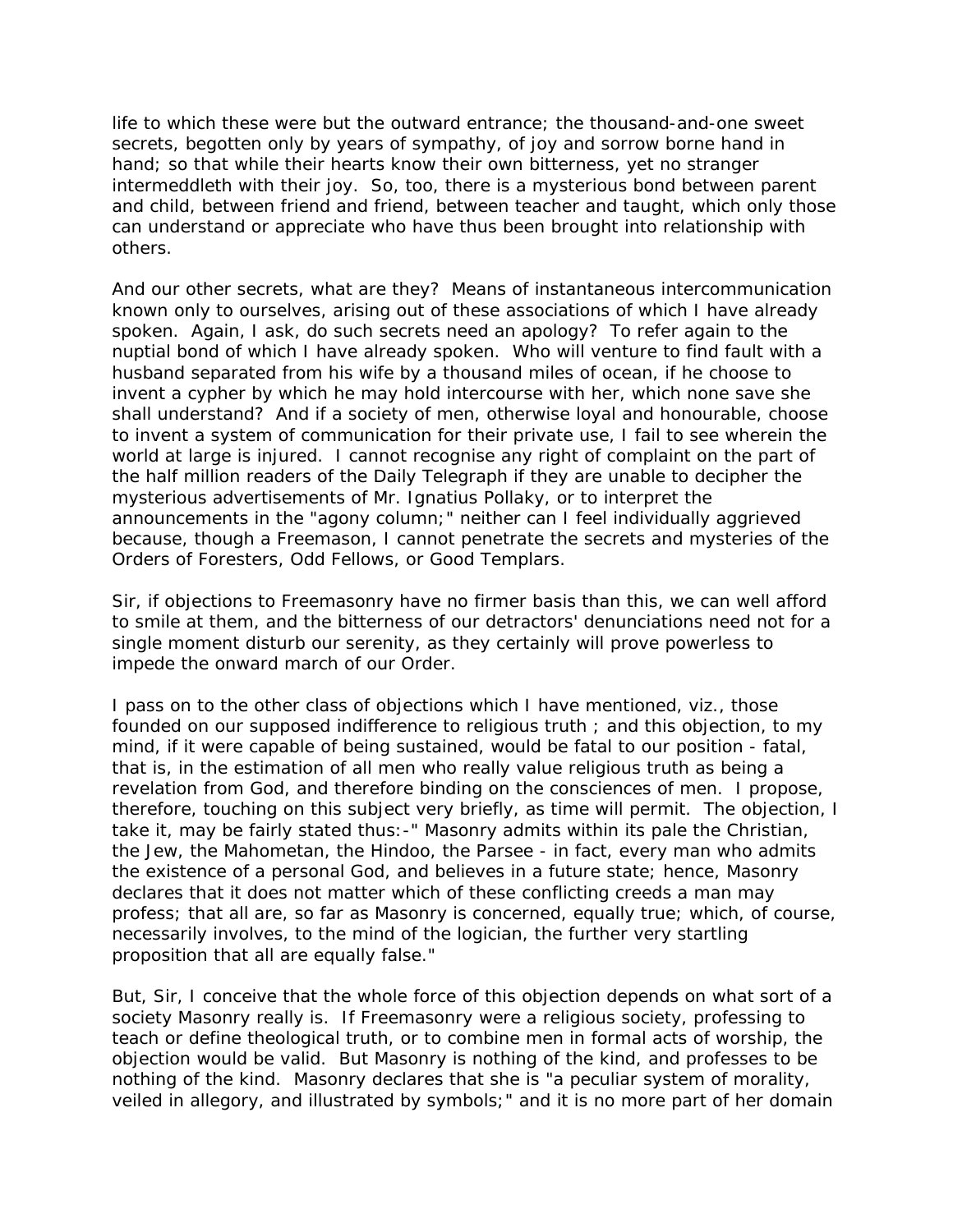to lay down theological truth than it is the part of the musician to prescribe the visible forms of artistic beauty, though music and painting are twin sisters, even as religion and morality must go hand in hand. Freemasonry is a religious society so far as this: she declares that unless a man believes in a personal God, and a future state, and that in that future state he will be accountable for his actions in this life, he is a man not to be trusted with the sacredness of an obligation; just on the same principle, I presume, as our courts of law refuse to accept the evidence of a man who refuses to bind his conscience by the sanctity of an oath or solemn affirmation. Further than this she does not advance into the domain of theology, not because she is indifferent to religious truth, but because it is not her province. She conducts us, as it were, to the threshold of the temple, bids us take our shoes from off our feet, lets us catch a faint echo of the worship within, a glimpse of the bright light surrounding the sanctuary, but further she dares not go; she is content to place us in the hands of more competent guides, whom she bids us follow. Not that Masonry is without religion, for our ceremonies abound with religious teaching, and that neither vague nor uncertain, of which I may be permitted in this place to give one instance. Does she not teach us that fallen man in his low estate is utterly and entirely helpless, that One only can raise him to renewed life, and that One must be none of secondary rank, however high, but the Lord of Life Himself, coming down from His high place, stooping, bending, and condescending to the level of him whom He desires to uplift and restore? These, and such as these, are the religious teachings of Freemasonry, touching, indeed, only the outside, as it were, striking but the keynote of the inspired harmony.

Formal acts of worship are, of course, impossible amongst men of conflicting creeds, but outside and beyond all formal and positive worship there is a vast deal of informal devotion in which all may have a part. I could not enter a Mosque and join in the worship of the Moslem, but if a Mahometan and myself were rescued from imminent peril by shipwreck, God forbid that I should refuse to kneel with him on the shore of our deliverance and thank our common God and Father for His common mercy. There is but one man who could not join in our thanksgiving, and that is the man who would attribute his preservation, not to the outstretched hand of a watchful Providence, but to the operation of a blind chance; the man, in fact, who would not be permitted even to open his eyes in a Lodge Room, or cross the very threshold of the First Degree.

Thus, Right Worshipful Sir, I have attempted - very feebly and imperfectly, and not without much fear lest I should mar what I have desired to make - but to the best of my ability and the opportunity afforded me, I have attempted to reply to those objections which, in certain quarters, are raised against our system. How far I have succeeded, you, Sir, and my excellent Brethren, can judge far better than myself. But if I have, in any degree, been successful in proving the security of our foundation, let me now, and in conclusion, ask you to raise your eyes with me to the successive stages of the noble edifice it is the boast of our Craft to have erected in our midst. Deep in our inmost hearts we lay the foundation of faith in God, and obedience to His holy law, and. on that we build, first of all, devotion to our Country, and loyalty to our Queen; "never forgetting the allegiance due to the sovereign of our native land, ever remembering that nature has implanted in our